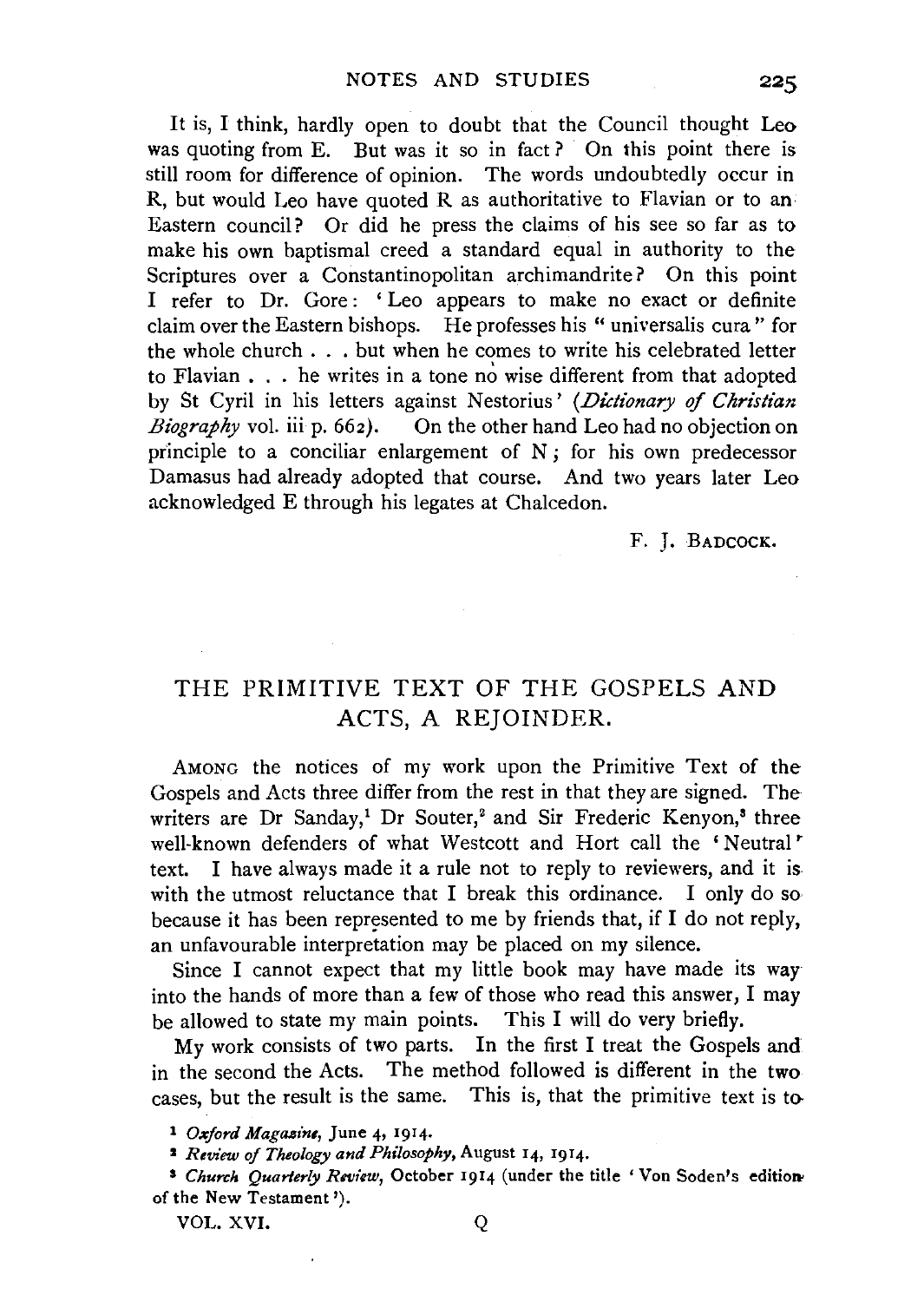be found in what is generally termed the 'Western' family, viz. the Graeco-Latin Codex Bezae (D) and its allies; not in B  $\aleph$ , the two oldest Greek MSS. I object to the term 'Western', since this text, which is that quoted by the earliest Fathers, was used in the East as well as in the West, and the Old Syriac versions exhibit a text similar to that found in the Old Latin. As the most obvious difference in them is their length, I shall here speak of them as the longer and shorter texts. My thesis is that it is the longer text which is original, and that the shorter text has been derived from it ; not, as is generally held, that the longer is the result of periphrasis and expansion\_

In my book I began with the Gospels, though I quote on two occasions Professor Lake's remark that the proper course is to begin with the Acts. I now propose to invert the order and to begin with the Acts, since in their case the problem is more simple.

D is written in lines of irregular length, divided more or less according to the sense. As an example of the formation we may take, e.g.:

| v. 38–39 | και εασατε αυτους                              |
|----------|------------------------------------------------|
|          | μη μιαναντες τας χειρας                        |
|          | οτι εαν η εξ ανθρωπων η βουλη αυτη             |
|          | η το εργον τουτο καταλυθησεται                 |
|          | ει δε εκ θυ εστιν ου δυνησεσθαι καλυσαι αυτους |
|          | ουτε υμεις ουτε βασιλεις ουτε τυραννοι         |
|          | απεχεσθαι ουν απο των ανθρωπων τουτώ           |
|          | μηποτε θεομαχοι ευρεθητε.                      |
|          |                                                |

While comparing the rival texts I observed a striking phenomenon, viz. that passages found in D, but omitted by  $B \aleph$ , and as a rule by the other Greek MSS, not infrequently occupy complete lines in D. Thus in the passage quoted above, l. 2,  $\mu \dot{\eta}$   $\mu \dot{\alpha} \dot{\nu}$   $\alpha \nu \tau \epsilon s$   $\tau \dot{\alpha} s$   $\chi \epsilon \dot{\nu}$  and ll. 6-7, are omitted by all Greek MSS except D. I found forty-one cases of such omission.

In the case of classical MSS a single example where a complete line (of reasonable length) in one MS is omitted by another is considered to be good evidence that the MS which omits the passage was copied from the MS which contained it. Here, however, the conditions are different, since (a) in D the  $\sigma\tau\acute{\iota}$ *xot* are ' sense-lines' and (b) they are so short that accidents may easily occur. Here the Gospels come to our aid. In them I find fourteen cases in all where passages, omitted (rightly or wrongly) by  $\aleph B$ , occupy complete lines or blocks of lines in D. If, however, we take into consideration the length of the Gospels (324 pages in D) as compared with that of the Acts (88 pages in D) we should expect to find about rso cases in the Gospels. The hypothesis of accident, therefore, does not seem to work.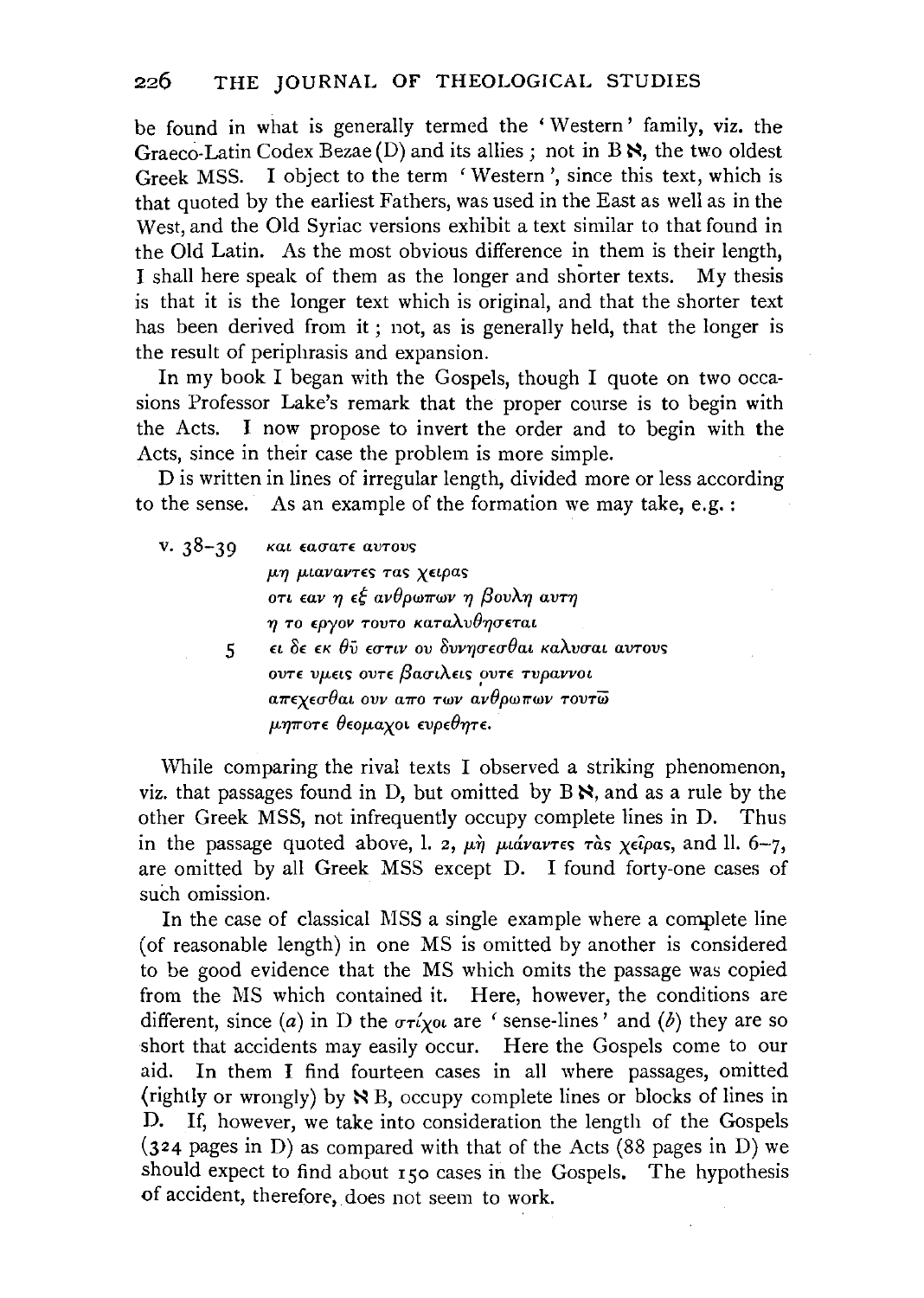From a palaeographical point of view the most interesting case is :

## XV 29  $εν πραξατε φερομενοι$  $\epsilon$ ν τω αγιω πνι ερρωσθε.

So also Irenaeus and Tertullian. The other MSS give  $\epsilon \delta \pi \rho d \xi a \tau \epsilon'$  $\epsilon_{\rho\sigma\omega\sigma}\theta_{\epsilon}$ . The obvious explanation here is that the scribe has passed from one line to the same place in the next line, omitting the intermediate words. No critic would venture to suggest any other explanation if he were dealing with a profane text.

In spite of all this evidence I should have hesitated to draw any conclusion, but for the fact that it is reinforced by a number of cases where the ordinary text seems to have been patched after a loss of one or more lines. I select as examples :

|  | iii 3 ovros ατενισας τοις οφθαλμοις αυτου |
|--|-------------------------------------------|
|  | και ιδων πετρον και ιωανην                |
|  | So D: ὃς ἰδὼν Πέτρον και Ιωάννην cett.    |
|  | xv 12 συνκατατεθεμενων δε των πρεσβυτερων |
|  | τοις υπο του πετρου ειρημενοις            |
|  | εσειγησαν παν το πληθος                   |
|  | So D: εσίγησε δε παν το πλήθος cett.      |

The hypothesis of expansion here is not so probable as that of contraction. I would ask the reader to consider the parallel phenomena which I point out in Acts xxvii  $I_1-I_3$  (p. 104), as given in the Fleury palimpsest, and in Mark x 46, xii 4, Matt. xiii 14-15, as given in  $\mathbb{L}^k$ .

I have collected twenty cases in which small alterations appear to have been made in order to remedy omissions. Among these is the famous passage xxi r6:

 $ov\tau o$ ι δε ηγαγον ημας παρ ω ξενισθωμεν και παραγενομενοι εις τινα κωμην  $\epsilon$  $\gamma$  $\epsilon$ vo $\mu$ εθα παρα νασωνι τινι κυπριω So D : άγοντες παρ'  $\phi$  *ξενισθ*ώμεν Μνάσωνί τινι Κυπρίω cett.

Here, according to the shorter text, St Paul goes from Caesarea to Jerusalem, a distance of sixty-eight miles, in one day, while the extra line found in D,  $\kappa a$   $\lambda$ ...  $\kappa \omega \mu \eta \nu$ , makes him spend a night in a village. Who can doubt which text is right here?

Other cases which I discuss in chapter xii are more complicated.

The only conclusion which I can draw from these phenomena is that at a very early date the Acts were arranged in sense-lines, such as those which have been preserved in D. This method of division is very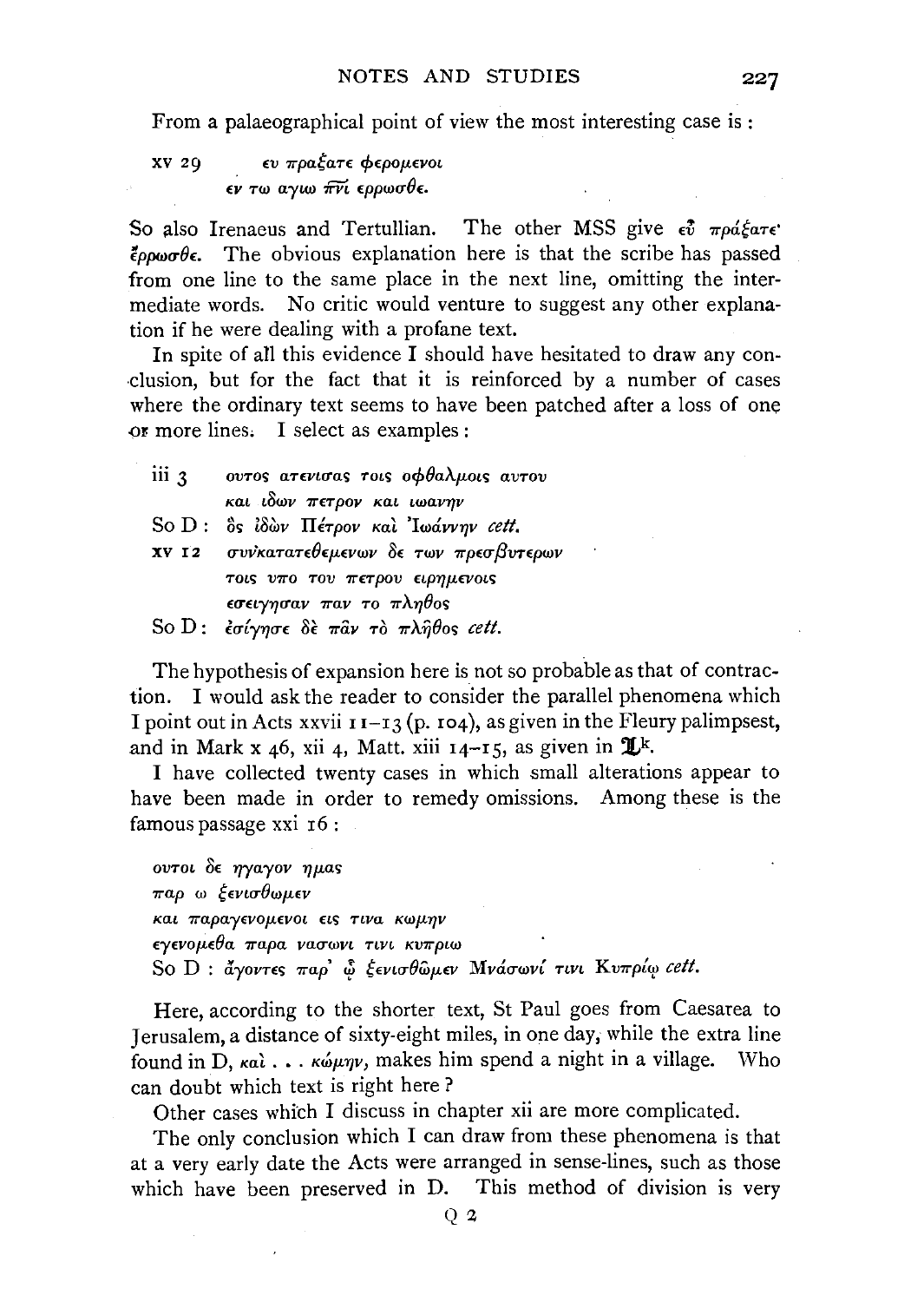## 228 THE JOURNAL OF THEOLOGICAL STUDIES

suitable for purposes of a literal translation, such as might be circulated in Rome.

At the risk of being prolix I venture to give an instance of an abbreviated text of a later author. I refer to the treatise upon the Apocalypse written by Primasius, Bishop of Hadrumetum, cent. vi. This was published in the Bale edition of 1544, and again in Migne's *Patrologia.*  Migne omits large blocks of text which appear in the Bale edition, sometimes producing utter nonsense. I have recently examined an Oxford MS, Douce r4o, known as D, written in the eighth century, which not only contains the passages omitted in Migne, but also long passages omitted by both editions. Here Migne gives a short text, the Bale edition a longer text, and D one longer still. The omissions are chiefly due to accident, not intention, and exhibit the regular operation of a numerical unit. In one passage, however, the problem is more complicated, viz. Migne 837 c (ed. Basil. n. 3). Here both editions give :

militant. In qua nunc quartam dari praedixit potestatem. Hanc dicit Ecclesiam, qua ex parte consistit variis malorum gladiis exercendam. Quod etiam etc.

D has:

militant (quae una in tribus quartis constare nuntiatur siue quia in trina unitate credit siue quod trium professi onum ordinibus grata uarietate distin guitur uirginum uiduarum et coniugum. In quibus nunc tribus quartis dari praedicet po testatem banc dixit aeclesiam et una est et ex tribus quartis quadrata stabilita te consistet cum ad unum capud reperitur trina professio super aedificata inquid super fundamentum apostholorum et propheta rum. Ipso summo angulari lapide xpo ihu hunc uariis praedicet malorum cladib; exercen dam a gentilitate simulata fraternita te et heretica prauitate) quod etiam

I do not think that any one will here deny the authenticity of the longer text.

If my analysis of the Acts is sound, it affects vitally the similar question which arises as between the rival texts in the Gospels. This is of importance, since in the Gospels the evidence is different, and the method which I have followed is, apart from Mr Cronin's analysis of  $\aleph$ in St John, novel. I may say that I had not seen Mr Cronin's paper until my book was being read for press. My work upon the Gospels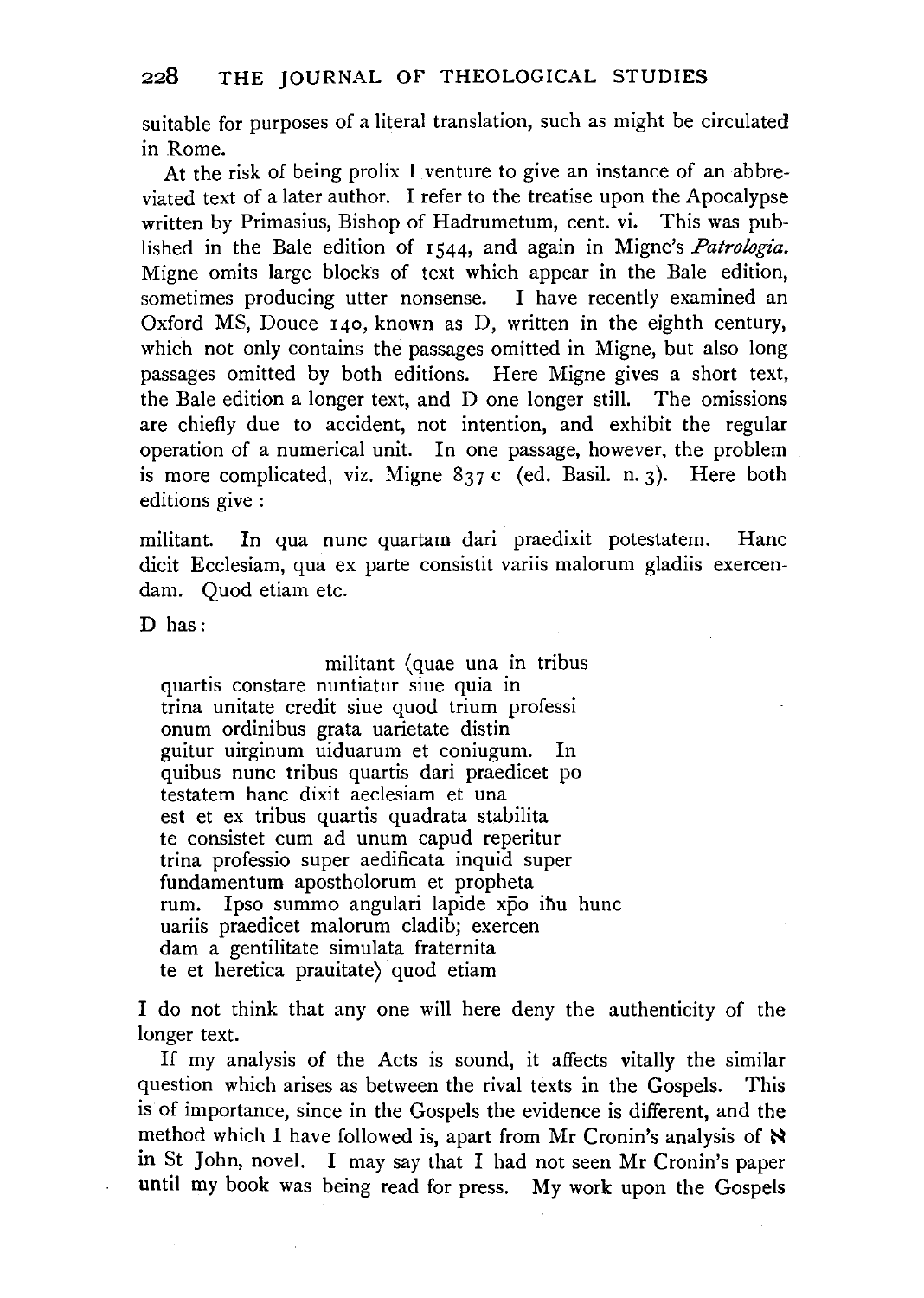falls into two parts. In the first I analyse the most important MSS, and find that all of them appear from internal evidence to be derived from ancestors written in very narrow columns containing on the average Io-II letters, such as are found in the palimpsest of Cicero *de Re Publica* (cent. iv). The evidence is furnished by omissions, which seem to represent lines of an ancestor, and also by dittographies, dislocations, and corruptions of all kinds. Here the problem is purely palaeographical, and there is no place for any other considerations. I venture to think that the similarity of my results to those which Mr Cronin obtained, when working upon a branch of the subject, is somewhat striking. I postpone remarks upon my arithmetic until I proceed to answer some objections which have been made. It will be seen from my book that I lay great stress upon this analysis of the MSS, and venture to express myself with some confidence.

The second part of my work concerns what I call 'the most delicate and critical point in the inquiry', viz. the consideration of the main variants characteristic of the different families, in the hope that they may throw some light upon the formation of the archetype. I endeavour to put the reader in possession of all the facts, pointing out that the variants are ' a farrago taken from all sources ', and that the influence of interpolation, coincidence, and mere chance must be taken into account.

The method which I follow here, as previously in my analysis of the individual MSS, is to arrange the omissions in order of length, and to let the larger figures speak for themselves. The theory is, that in a certain percentage of cases lines have been omitted. If so, we shall expect to find units and multiples of units, and also, when we come to large figures we shall observe numerical relations.

I have recently made a considerable study of old Latin MSS, chiefly patristic, in which a second hand has added passages omitted in the text, prefacing them with omission signs. Sometimes these are few in number, sometimes they are very frequent; thus in one MS I have noted 199 cases. Sometimes the unit is a very large one. Thus in Laud. Mise. 134, cent. ix, containing Augustine *de Spiritu et littera,*  there are seven such supplements. One of these seems to have no connexion with the others, and to have been omitted by accident. The others contain the following number of letters :-

- 72 (three cases),
- 76 (one case),
- 77 (one case),
- 78 (onecase).

Here it is obvious that  $72-78$  represents a line of the model. In many MSS I find a regular series of multiples. In such cases it is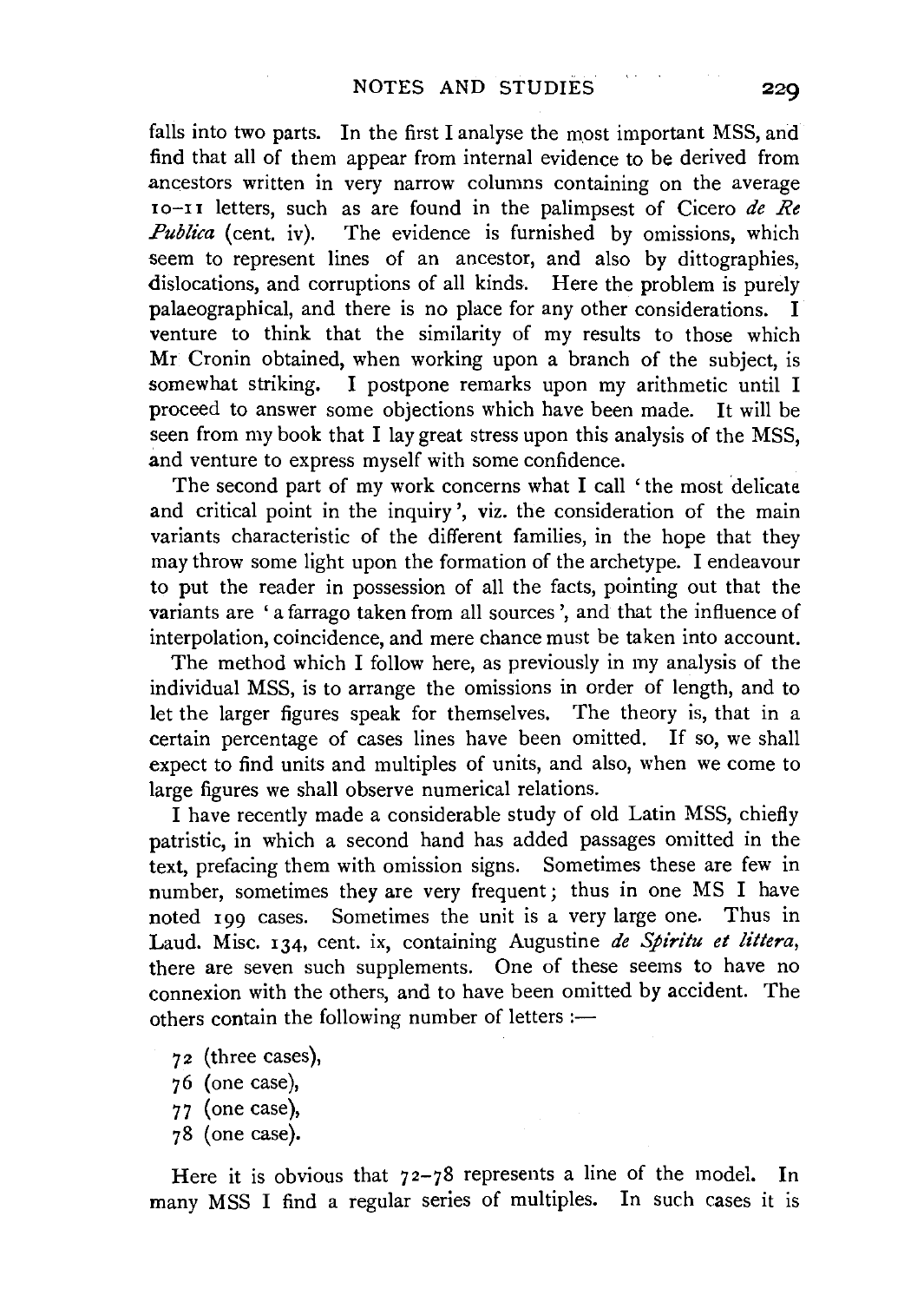always the largest figures which are most important, since in them the average length of the line asserts itself. Thus in Laud. Misc. 121, cent. ix, containing Augustine *de doctrina Christiana,* the largest passages added by the second hand, with omission symbols, contain the following number of letters:  $100$ ,  $101$ ,  $224$ ,  $399$ ,  $425$ .

The first two are practically identical, while 399 is almost  $\cos x_4$ . If we subtract 399 from 425 the result is 26. I now call attention to the following multiples:  $25 \times 4 = 100$ ,  $25 \times 9 = 225$ ,  $25 \times 16 = 400$ ,  $25 \times 17 = 425.$ 

Among the shorter omissions are one of 75 letters, three of 50-52, seven of 24-27. Thus we have a regular series in an ascending scale. First there is an irregular unit  $24-27$ , while in the multiples the average asserts itself and becomes dominant.

Similar evidence is yielded by various corruptions. Thus on f. *so* r the words *bonorum atque malorum* are inserted in the wrong place. They occur lower down in their correct context, viz. :

intra unum rete piscium bonorum et malorum.

The intervening words between the right and the wrong place contain 647 letters. Here the same multiple appears  $(25 \times 26 = 65)$ . The inference is that the words *bonorum atque malorum* were in the first place omitted by accident, then added in the margin by a corrector, and finally inserted in the text some 26 lines too soon. As 26 lines would be a very suitable number for the content of a page or a column, it is probable that instead of being inserted at a certain place in one page or column they got into another page or column at the same place.

I have a mass of such evidence, gathered from MSS in which omission symbols occur, which I hope to publish before long. Meanwhile I can only say that similar phenomena are normal, and where the unit is sufficiently large the facts cannot be gainsaid.

When we are concerned with MSS written in very narrow columns, e.  $g.$  10-11 letters to the line, the larger numbers cannot be ascribed to the operation of so small a unit without further proof. This is furnished by correspondences which begin to appear between the larger figures. These are  $\phi$ <sub>w</sub>vavra *ovveroiou*. I can give no better example than that provided by Syr.Sin. The small figures present what I term a 'welter of confusion'. The largest are  $8_3$ , 128, 132, 167, 262. Here 128 and 132 are practically identical. If we take an average the result is 130. We have now to notice that  $8_3 \times 2 = 166$  while  $130 \times 2 = 260$ . The explanation is that, while 83 equals a certain number of lines containing a particular unit, 167 equals twice that number of lines containing the same unit. So if 132 contains a certain number of multiples of that unit, 262 contains twice the amount. The proof, therefore, depends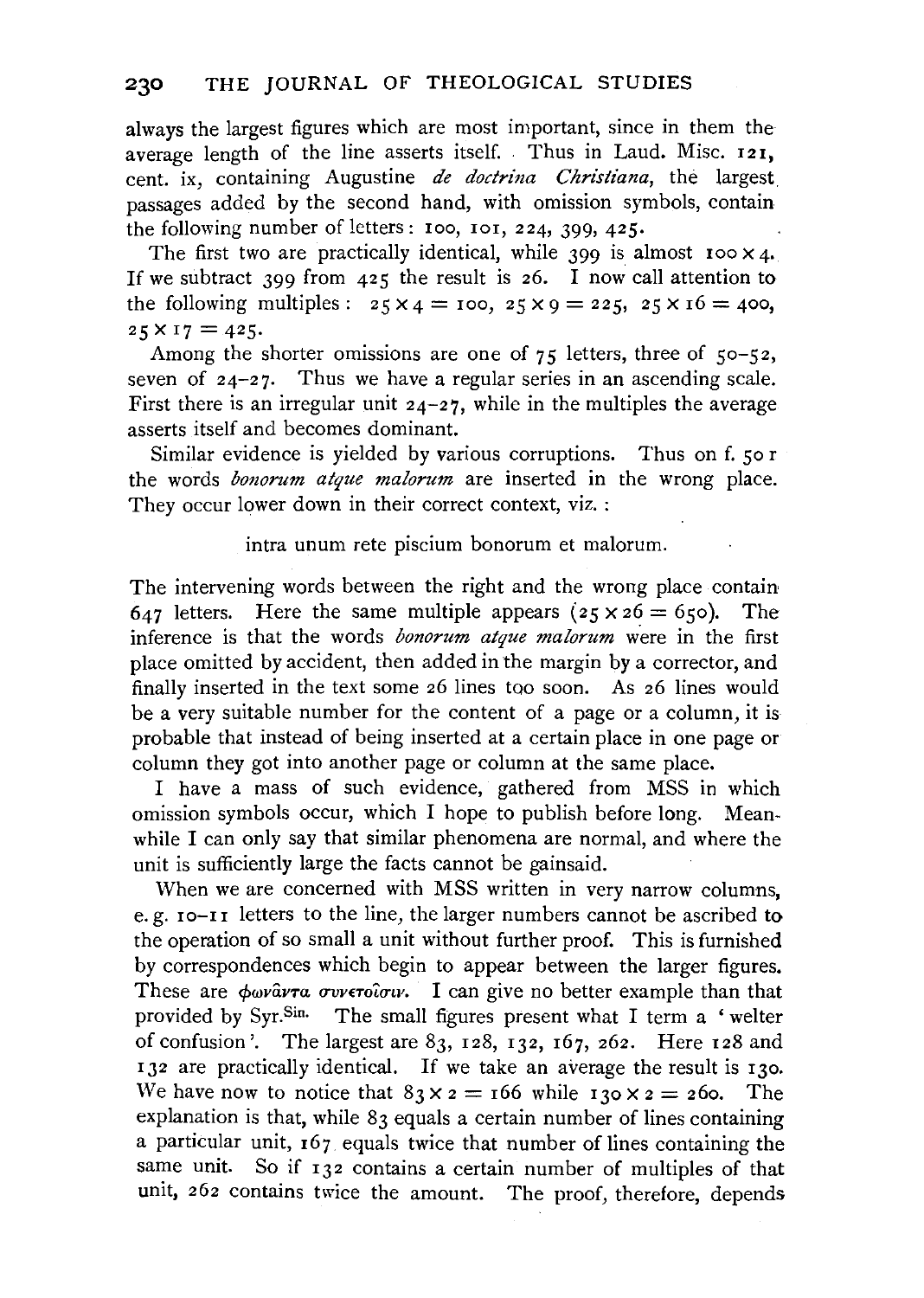on the articulation of the larger numbers and their relation to each other, not on the fact that they may be explained as multiples of  $10 - 11$ letters. My critics pass over my analysis of this particular MS in silence. I must ask whether they accept it or reject it.

I return to my list of disputed passages in the Gospels, most of which do not appear in the shorter text. There are two possibilities, viz.  $(i)$  that there are a fortuitous congeries of interpolations, and  $(i)$  that they are fragments of an ancestor. In the first case we should not expect to find any numerical relation between them, in the second we should. The five longest passages contain the following number of letters :  $166$ ,  $167$ ,  $320$ ,  $829$ ,  $964$ . Here  $166$  and  $167$  are practically identical. while  $166 \times 5 = 830$ . So there is a numerical relation between 320 and 964, while 320 can be explained as  $160 \times 2$ .

My conclusion is that these numbers  $160-167$  correspond to some division in the archetype of the Gospels. I offer no opinion as to whether this was a page or a column. Columns of this length are found in the palimpsest of Cicero *de Re Publica* (cent. iv) and in a MS of the Gospels (N cent. vi). I point out that such an archetype must have been a codex or book, not a roll, and shew that the vellum codex was used at Rome in the reign of Domitian  $(A.D. 8I-96)$  for popular books, e. g. Homer, Virgil, Martial, and works of Cicero and Livy.

These are the essential points in my work. It is necessary for me to indicate them since they have been disregarded. None of the distinguished critics concerned have questioned my analysis of the individual MSS, though it is here that the method employed can be best tested. On the subject of the Acts, which is the citadel of my case, Dr Sanday and Dr Souter preserve an *altum silentium.* Sir F. Kenyon does mention the Acts once, but in a signally unfortunate context. He reports me as saying that various omissions in the Gospels *and Acts* consist of r6o-r68 letters ! It is discouraging to find my main point, stated in the Preface as well as in two chapters of my book, thus ignored.

I now turn to some objections which have been raised. I take first those of Dr Souter, since he has put them simply and in a tabulated form. They are

 $(r)$  B and  $\aleph$ , the MSS which give the shortest text, are the oldest MSS we have, and are connected with Egypt, the home of textual criticism.

(2) The phenomena observed in D and other 'Western' authorities bear witness to the free handling which the texts had to submit to in the West at an early date.

 $(3)$  The tendency was for the text to become longer rather than shorter, on the principle that nothing be lost.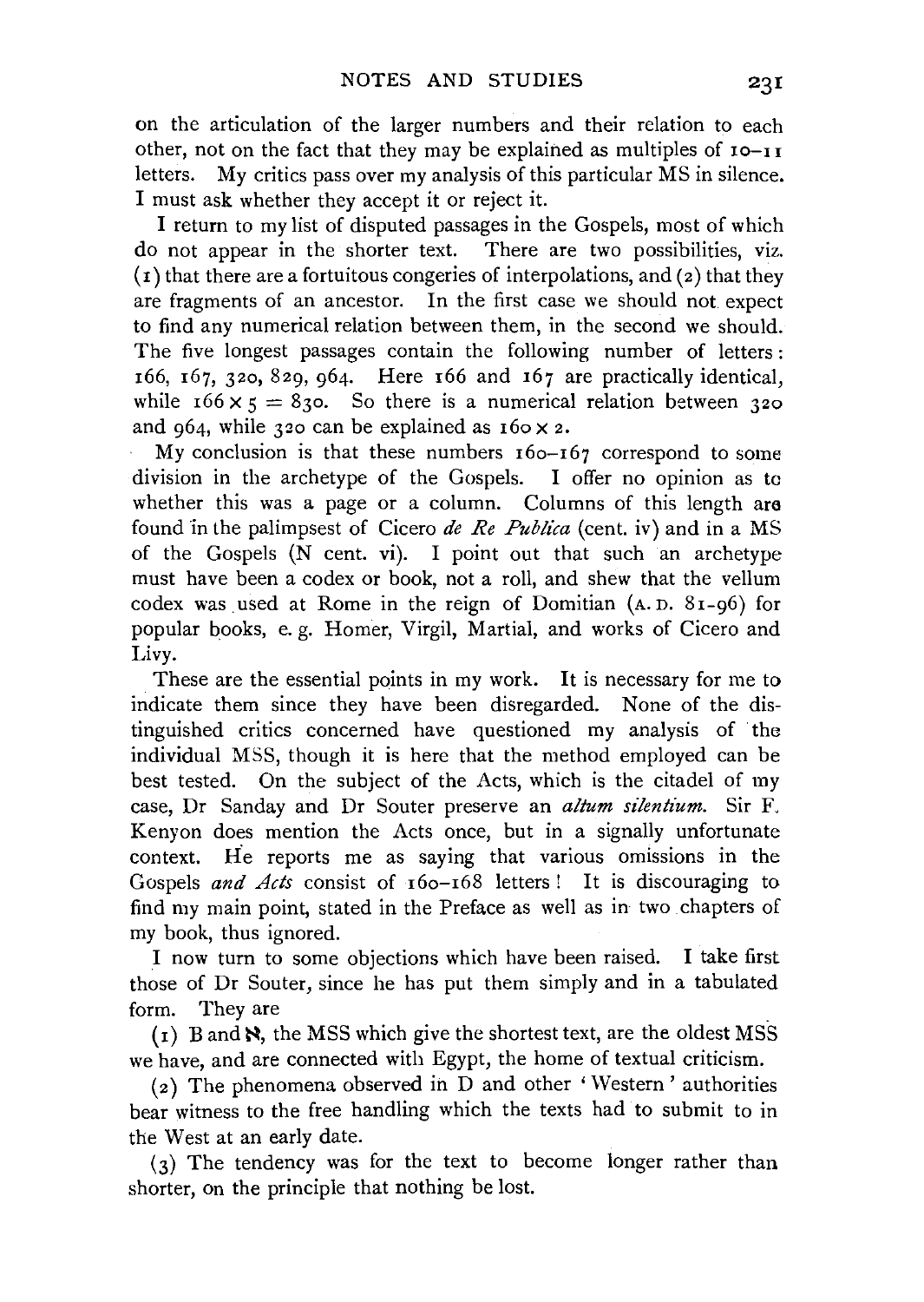(4) In Ciceronian MSS the patching is bad where an omission ·has occurred. In New Testament MSS the 'added' parts are nearly always complete in themselves, and, in the judgement of many, better absent.

 $(5)$  In the case of the New Testament, MSS were from an early date (say about A. D. 175) sacred and of eternal moment to the scribes themselves. Wholesale omission on their part cannot be supposed, since they were particularly careful where the sacred words of the Lord were concerned.

As to  $(i)$ , although BN are the oldest Greek MSS, their evidence is inferior in antiquity to that furnished by the Old Latin and Old Syriac versions, which are said to be not later than 150 A.D. Also, we have the quotations of the oldest Fathers. That the evidence of the oldest versions and the earliest Fathers is in favour of the longer text is not disputed. Further, the fact that Egypt was the seat of textual criticism is in itself suspicious. ·The oldest papyri of Homer present us with a longer text, from which a number of lines were excised by Alexandrine critics, sometimes on subjective grounds. Jerome reproaches Origen for. corrupting the text of the Septuagint by the use of the Alexandrine obels and asterisks. Egypt is the natural place for an early revision of the New Testament, but the primitive text is more likely to have been preserved in Antioch or in Rome.

(2) The theory of 'free-handling' at any early date involves certain difficulties. I venture to combine this subject with that stated under (5).

The defenders of  $B \aleph$  maintain, as they are bound to do, that the ancestor, or ancestors, from which they are descended, remained pure from such interpolations. Thus the scribes are divided into the sheep and the goats, or possibly into one sheep and a number of goats. find no such dichotomy between scribes at other periods. They seem to me honest and simple folk who were subject to various infirmities, but did their best at all times. The assumption that scribes after about A. D. I 7 5 looked upon a casual omission as a deadly sin to be avoided at all hazards does not agree with the facts. I have remarked (p. 57) that 'the writer of **N** was a helpless victim to δμοιότης, while Syr.Sin. omits continually, with freedom for which I know few parallels'. Scrivener says that **N** has 115 examples of omission due to  $\delta_{\mu 01}$  in the New Testament. Similar instances will be found in k, and Dr Sanday frequently describes its text as 'abridged'. But if it was a sin to omit, it was a sin to abridge, and still more to interpolate. Yet the theory obliges us to suppose that at a very early date, going back to subapostolic times, men interpolated with the utmost freedom, without thinking that they thereby endangered their souls. The hypothesis of omission is from a psychological view far simpler.

(3) The statement that the tendency was for the text to become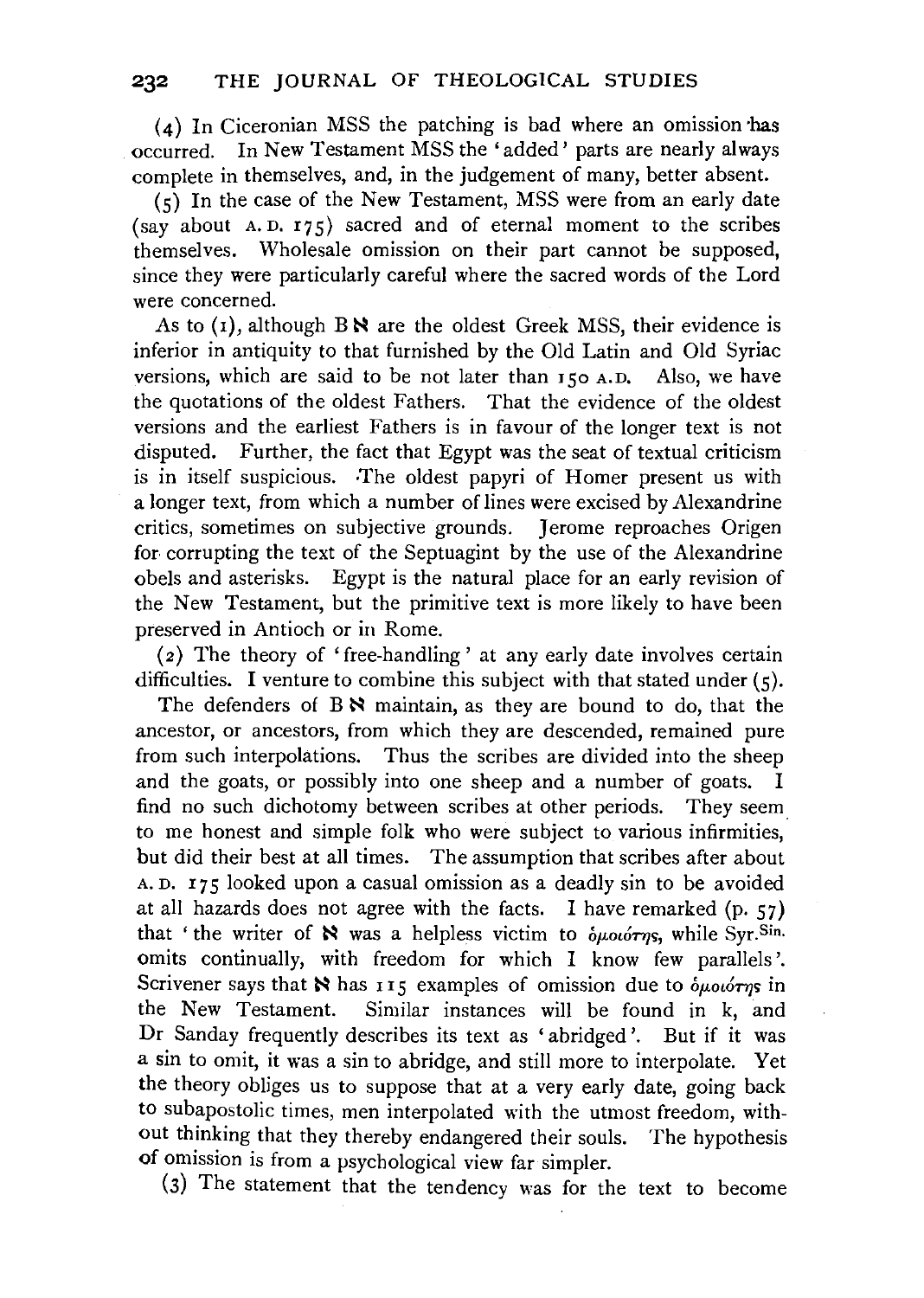longer may be true in certain cases, at certain periods, or in a certain sense. Thus a reviewer of my work in *The Times* says that this is so in the developement of the Vulgate. I accept the statement unreservedly. I should suspect, however, that this is due to the conflation of variants, a fact which is indisputable in itself, though some of Hort's examples are questionable in the case of the New Testament. In Latin MSS such conflations become most noticeable in the period following on the Caroline Renaissance, when it became a common practice to enter a variant from one MS into another. Also, the ravages of accident must always be taken into consideration. Thus, a number of passages omitted by the first hand are added by a corrector with omission marks in such MSS as, e.g., the Lindisfarne Gospels (cent. vii-viii), or Harl. 1775 (cent. vii), both of which contain the Vulgate. The cod. Rehdigeranus (Old Latin) cent. vii is interesting in this connexion. The writer was exceedingly conscientious, and, when he found that he had omitted something, he erased on occasions a number of lines and rewrote the passage. In spite of all his care he failed to notice a number of omissions, which were added by a second hand. One of these additions . consists of two columns with 20 lines in. each. As this happens to be the number of lines in the Rehdigeranus itself, it is clear that the scribe omitted one page of an ancestor written in the same formation.

It is impossible to insure against such risks. A text is like a traveller who goes from one inn to another, losing an article of luggage at each halt. I would add that such omissions are especially likely in the case of MSS written in narrow column, since this arrangement is very confusing. For proof I refer to Van Buren's transcript of the *de Re Publica*  palimpsest.

(4) The objection that so many of the disputed passages are complete in themselves is a grave one, and in my judgement the most important which has been brought against my theory. I wish to treat it with great respect.

I would remark-

(a) When Dr Souter says that 'in Ciceronian MSS' the thought is disturbed where an omission has occurred, I presume that he is referring to instances quoted in my book, which are chiefly chosen to illustrate a rent in the text. I could easily provide him with hundreds of cases in which there is no such rent. Perhaps the most striking example is Cic. *Phil.* ii 93-96, where a long self-contained passage *sunt ea quidem* ... *acta difendimus* is omitted by D (i.e. all MSS except V). So in the same speech § 3 a complete passage of some length *sed hoc* ... *juisse* is omitted by D.

(b) The *pericope de adultera* in St John vii 53-viii 11 is not really a separate incident, since the story is preceded by the verse (vii 53)  $\kappa a$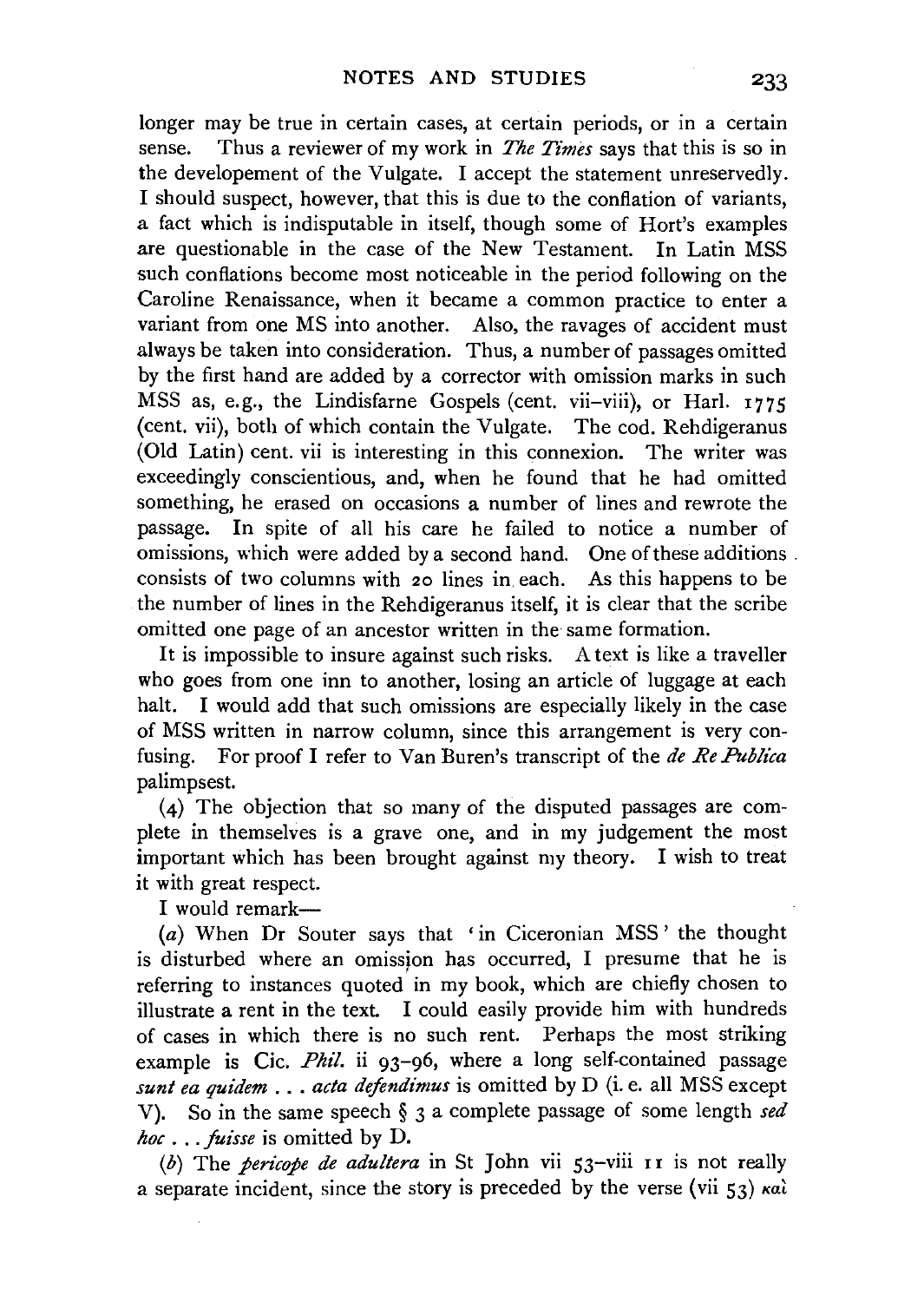$\epsilon\pi$ op $\epsilon\theta\eta$ σαν έκαστος είς τὸν οἶκον αὐτοῦ. It is difficult to see why an interpolator should have added these words as a preface to the story.

 $(c)$  The various MSS exhibit the same phenomena in the case of passages which are undoubtedly genuine. I would refer once.more to the larger omissions of Syr.Sin. consisting of 83, 128, 132, 167, 262 letters. The authenticity of the passages is beyond dispute, and their numerical relation shews that they represent lines in the exemplars. They are, however, in all cases self-contained.

This being so, we have to ask why it is that these omissions, if such they are, so frequently form complete sentences?

In the first place we must remember that in the Gospels the sentences are very short, quite unlike the Ciceronian period. If short sentences are written in narrow columns, there is considerable chance that the end of the sentence may coincide with the end of the line. Secondly, there is a tendency in some MSS, e.g.  $\aleph$  from time to time, and in the Old Latin MSS generally, to adopt a system of paragraphs, in which the last line is slightly shorter than the others so as to begin a new sentence or new subject with a fresh line. This slight reduction in the length of the last line, i. e. of 4 or *5* letters, would not affect the average shewn by the figures. Thirdly, and this is the reason to which I attach most weight, there is a great difference between the transmission of the Gospels and that of classical texts, especially in Latin. In ordinary pre-Caroline MSS the mistakes shew that the copyists were grossly ignorant, and the correctors little better. Consequently, bleeding wounds in the text were unnoticed and untended. In the case of the Gospels the scribes knew· what they were writing, and corrected errors when they were obvious.

Thus in Matt. x 14 the model of B seems to have had

```
Ka~ os av 
\muη δεξηται v (10)
p.as
```
The first hand omits  $\mu \dot{\eta}$   $\delta \dot{\xi} \eta \tau a \dot{\nu}$ , but the second hand repairs the loss. So Luke xvi I, the model of B seems to have had

```
\delta_{l\alpha}σκορπιζων τα υπ (13)a\rho\chiovra avrov (12)
Ka~
```
The first hand omits *apxovra avrov*, but the omission is again rectified. If, however, the rent was not so obvious, the error might not be noticed.

Thus in Mark xiii 8 the model of  $\aleph$  seems to have had

```
Ka~ 
βασιλεια επι (11)
```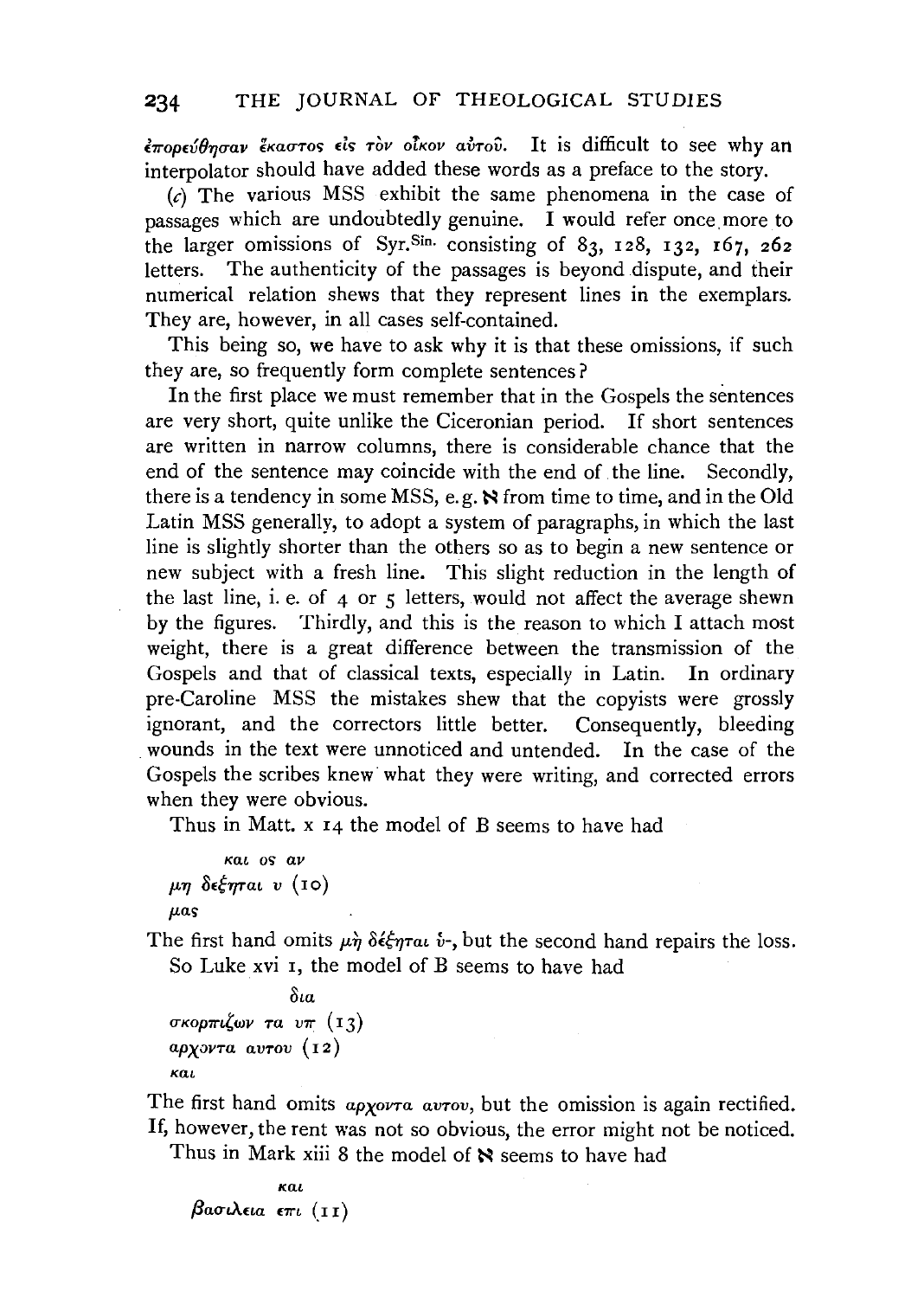*{3 ar:nA.nav* € ( <sup>I</sup>o) *CTOV'TO.t CT€UTp.Ot* (I 3)  $5$  *Kata TOTTOUS*  $\epsilon$  (II) *CTOVTat Atp.ot* (I I).

Here  $\aleph$  omits 1. *z* and 11. 5–6, and the mistake is not rectified. The explanation, therefore, seems to lie in the survival of the fittest. When the passage omitted formed a complete clause or sentence, its absence was not so likely to be detected.

Dr Sanday attacks the numerical method which I have employed, though with some qualifications. Thus he says of my unit  $10-11$ letters, 'the favourite hypothetical unit of length, in the narrow columns of the earliest MSS, *is-quite naturally and nghtly\_:\_fen* letters to the line'. This is an important admission. His contention, however, is that the numerical test is too elastic to be of any practical use. I am thoroughly aware of the difficulties involved where the unit is so small, and so far from concealing them, I have done my best to point them out. Thus when speaking of Syr.Sin. I noted that certain omissions of  $I_4-I8$  letters, which I thought too frequent to be due to mere chance, ' might possibly represent lines in the model before the writer ', as contrasted with the shorter unit which appears in the bulk of the omissions. So when dealing with  $\mathbb{L}^k$  I shew that there was an intermediate Latin ancestor with  $I_4-I_5$  letters to the line, speaking here with confidence.

Dr Sanday says, ' if we have the decimal system for one set of archetypes, we have for another (say)  $r<sub>5</sub>$  or  $r<sub>6</sub>$  letters to the line'. This is a singular use of the word 'archetype'. The correct sense of the term, so far as I am aware, is the exemplar from which all existing MSS are derived. There can be *ex hypothesi* only one archetype, though there may be a large number of intermediate MSS.

So, too, in chapter ix, where I put together the disputed passages, I have made no effort to arrange the evidence in a form favourable to my view. I say 'I feel that the reader has a right to have all the evidence before him, even if the result is at first sight chaos '. The method which I follow here and elsewhere is to let the figures speak for themselves, and this the larger figures do, and with no uncertain voice.

My contention is not that all omissions are to be explained in the same way. . Chance is always an important factor, and any omission of any length may be due to  $\delta \mu o \omega \acute{\sigma}r\eta s$ . What I maintain is that a certain proportion of omissions are due to a definite cause, viz. the loss of lines in a previous MS, and that where the curve of variations shews recurring bulges, as we rise from multiple to multiple of the unit, while the larger numbers are correlated and support each other, we are justified in considering that something more than blind chance is at work.

Dr Sanday owns that in this case ' the largest figures are the most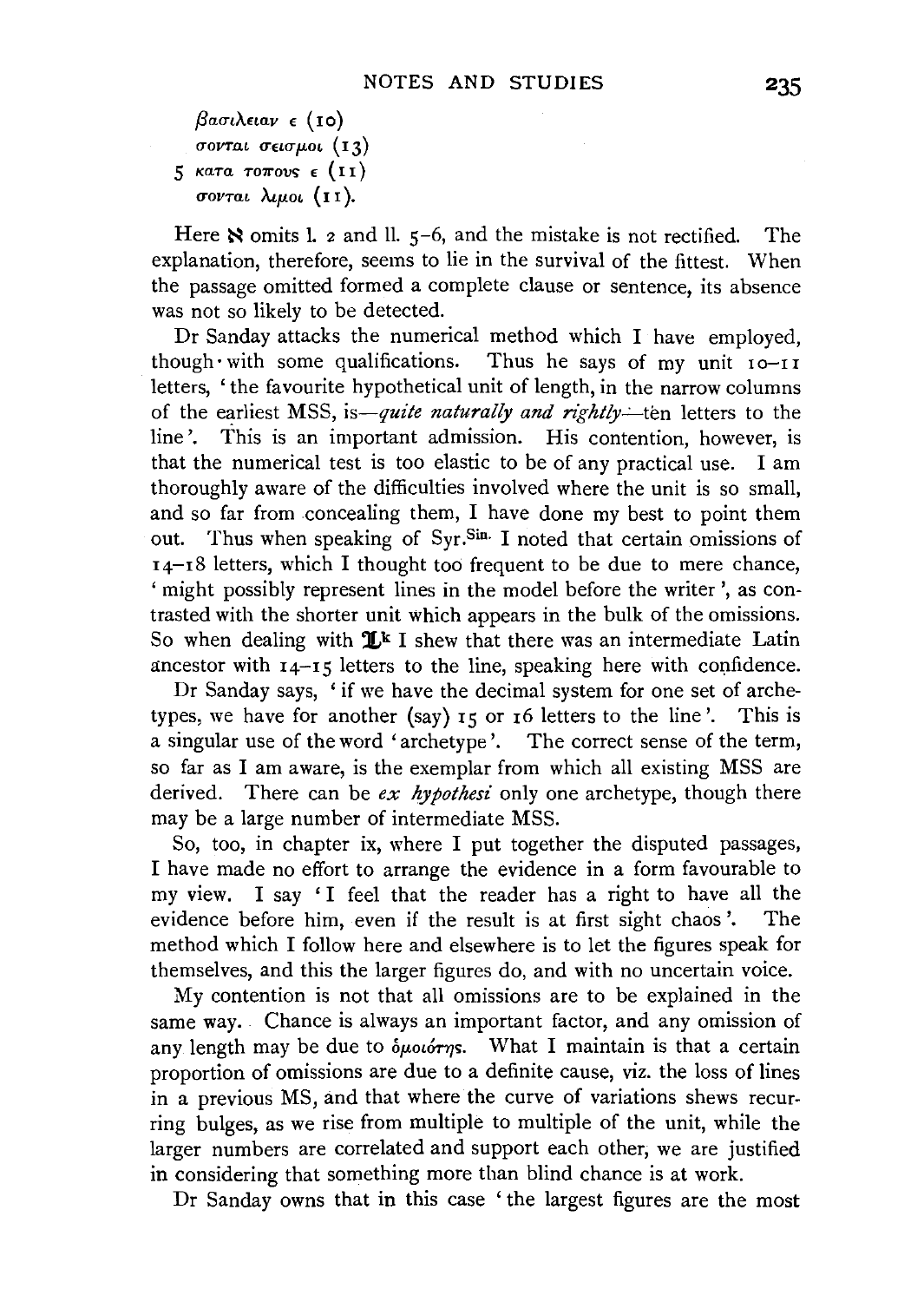dazzling', and he proceeds to deal with the largest, viz. 964 (St Mark  $xyi$   $Q-2Q$ ). This he calls 'the key-stone of the arch'. As I have always endeavoured to point out difficulties in the way of my conclusions, I have in a note remarked, 'It is, I admit, remarkable that the last words of the Gospel should come exactly at the end of a page or folio'. This Dr Sanday terms a 'curious note', and proceeds to point out that in  $\aleph$ and D the various writings which they contain do not end at the foot of a page or a column, and that the unoccupied space is left blank or partially filled by a subscription. He asks, if there was any blank at the end of the archetype of St Mark, how can we be sure that the figure  $963$ represents any unit or multiple of a unit of any length ? The answer to this question is, because it is in an obvious relation to the preceding figures r66, r67, 320, 829. I can only conclude that the archetype did end here, unless indeed something, possibly a few words which came after v. 20, has been lost. And now I must say a few words as to the likelihood that the end of St Mark did coincide with the end of a folio or a page or a column in the archetype.

It is, of course, beyond dispute that a document may end anywhere. In a MS which contains 16 lines to a page the chances are  $15$  to  $1$ against its ending in the last line of a column. In the case of B, which has 42 lines to the page, the odds are, I believe, 41 to I against the coincidence. In it, however, the Gospel of St Luke ends on the 41st line of column 2 ; and, if the first hand had not accidentally omitted  $\mu \epsilon \gamma d\lambda \eta s$  in v 52, it would have ended in the last line. This is fairly near, but a better' case is to be found in the Epistle to the Philippians, which in B ends with the last line of column 2. A still better example occurs in the cod. Augiensis (29 lines to the page), where the same epistle ends with the close of a folio. In the same MS the Epistle to Philemon, preceded by the title, occupies exactly one page. In the cod. Rehdigeranus St Mark ends with the last line of the page, a very exact parallel. It will be seen, therefore, that such coincidences, though unlikely, do actually occur. On the other hand, I must ask what the mathematical chances are against such sequences as 83 and r67, 132 and  $262$ , or  $166$ ,  $167$  and  $829$ ,  $320$  and  $964$ , coming out, unless some common cause is at work ?

I cannot agree with Dr Sanday that this passage is the 'key-stone of the arch'. If I had to select an architectural metaphor I would call it the 'coping-stone'. It crowns the edifice, but, if it is removed, the fabric still stands firm.

He also refuses to recognize the validity of the other large figures on the ground that the authorities for the omission or addition vary. Thus,  $e.g.,$  while St Mark xvi  $9-20$  ' is found in all the leading uncials except  $\aleph B$ , the addition to St Luke v 14 has the solitary support of D'. He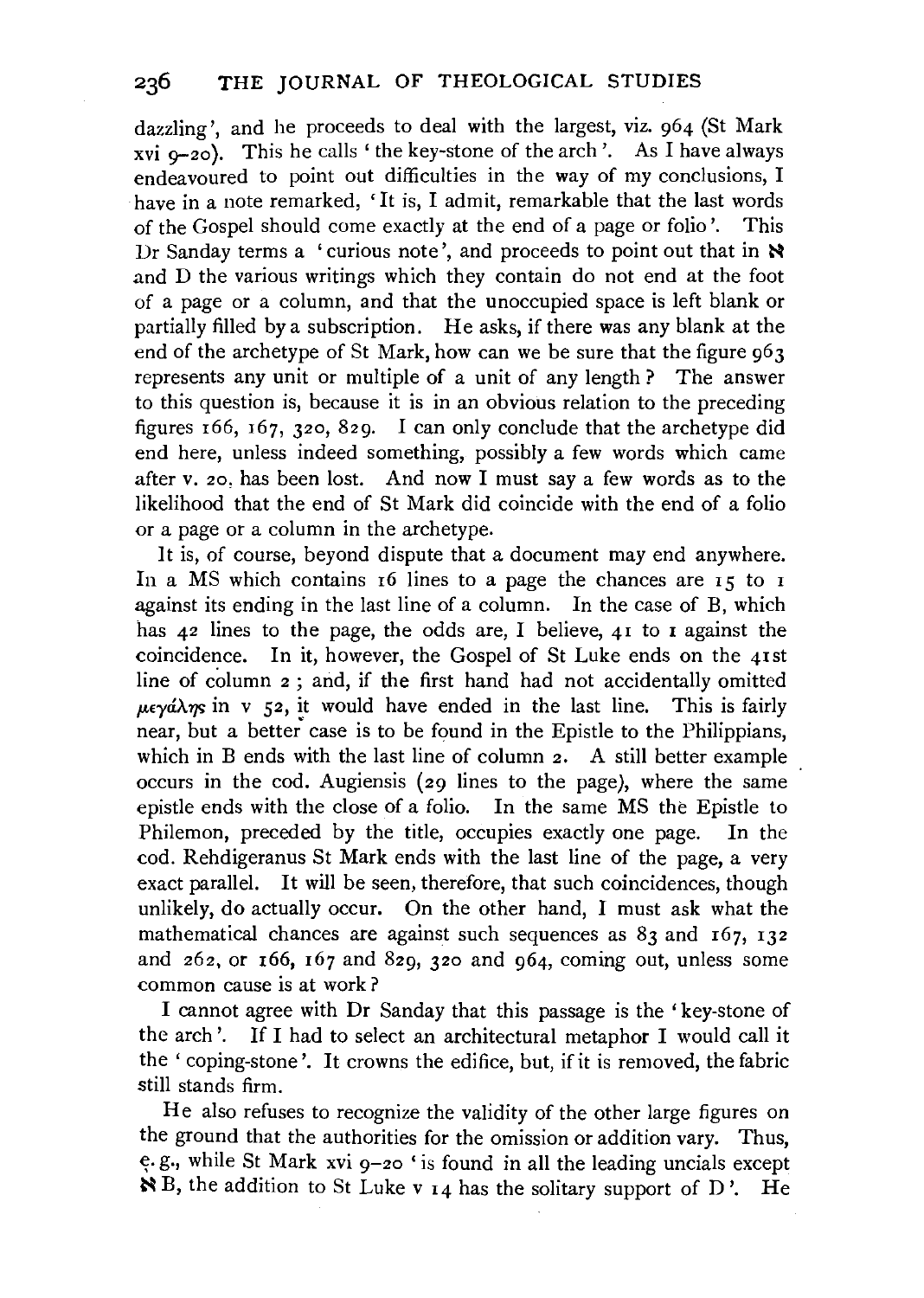says ' the groupings are quite different', and infers that the readings belong to different strata and came in at different times. I can only reply that all arguments about groupings are highly subjective, while mine is an objective test. I have indicated (p. 48) some singular evidence furnished by the omissions in Syr.<sup>Sin.</sup> and k, which seem to cast light upon the relation of the Old Syriac and Old Latin versions to each other. When such questions have been decided, it will be possible to discuss groupings. For the present I prefer to survey the wood from an eminence, not to lose my way among the trees.

Dr Sanday adds that I stake my all on ' a single line of proof, and that line is purely mechanical'. I must demur to this charge. I have nothing at stake. My interest in the problem is palaeographical. I have no axe to grind. What I have done is to apply a new method to a subject of the greatest complexity which has been studied from every other point of view. I have kept carefully aloof, as I state (pp. 1o6, 1o8), from more ambitious enquiries, and borne in mind the maxim that 'a cobbler should stick to his last'. Such a method, I believe, is that which Aristotle calls *ξε αφαιρέσεως*, when the investigator leaves out of sight those facts which belong to other inquiries and restricts himself to the particular points which he has in view.

The most formidable objection raised by Sir Frederic Kenyon is one on which he is a recognized expert, viz. the formation of the archetype to which the Gospels (not the Acts, as he adds) seem to go back. The references which I give are taken from Sir E. Maunde Thompson's work. Sir F. Kenyon repeats them, and acknowledges that vellum books, as opposed to rolls of papyri, were in use at Rome as early as A. D. 81-96. He attempts, however, to turn my flank in a singular manner. He says that out of the two vellum leaves, written in the second century A. D., which have come down to us, one, in verse, contains 26 lines to the page, while the other, which is in prose, is written in double columns of  $36$  lines with  $24-29$  letters each. He concludes that such a formation as  $\tau$ 6 lines to a page with  $\tau$ - $\tau$  letters to the line is not yet a *vera causa,* so far as the second century A. D. is concerned.

This really seems unreasonable. When we have only two extant specimens of a second-century book, one of which, being in verse, is scarcely germane to the discussion, it is too much to expect that the other will afford a specimen of any particular formation. It is not long ago since Birt, following up the stichometrical speculations of Graux, talked about a line of 35-37 letters as 'normal' in papyri. Since then the discovery of papyri in large quantities has shewn that the theory of a normal line is a figment. The papyri are of all shapes and sizes, according to the caprice of the writer and the character of his material. The columns vary very greatly in size. From some notes which I made,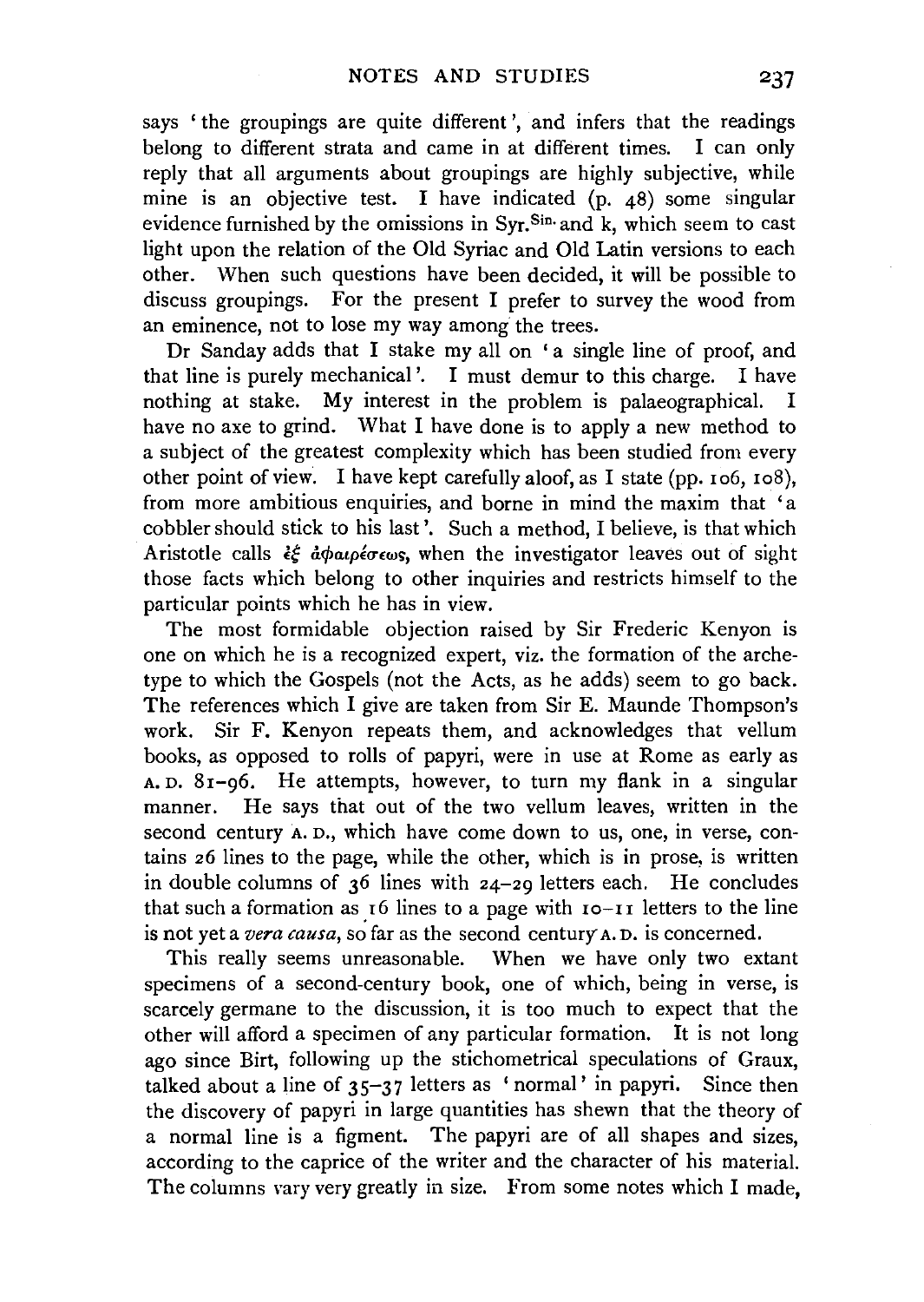when looking through the theological and classical papyri published by Grenfell and Hunt, it appeared to me that the most frequent sizes contain an average of about I8, 22, 24, 28 letters to the line. The 'normal' line of  $35-37$  is found, e.g., in Oxyrhynchus  $418, 668, 880$ , 884, but is not common. On the other hand, we have examples of such parrow columns as 10-rz letters, and occasionally abnormally broad ones, e. g. in Ox. 12 5 I (Cicero *pro Caelio),* where the lines contain some 7o-8o letters. Since Sir F. Kenyon says that in papyri the columns are hardly ever so narrow as to contain only Io-12, I would mention the following specimens among the above-mentioned papyri :-

Ox. 883 Demosthenes, 3rd cent. IOIO Ezra, 4th cent. I084 Hellanicus, 2nd cent. I 0 9 3} Demosthenes, 2nd cent.  $\left[ 182 \right]$ 

I I 76 Satyrus, Life of Euripides, 2nd cent.

Greek Papyri (Grenfell), vol. i 6 Zechariah, 5th cent.

8 Protevangelium, 5th/6th cent.

It will be noticed that three of the examples belong to the second century. The narrowest columns which I noticed are in Ox. II76, where the average is, I think, less than 10 letters.

In Latin these narrow columns are frequent, e. g. in the palimpsest of Cic. *de Re Publica*. In this the average length is  $I_0 - I I$  letters, but there are narrower columns with an average of  $9$ . We find the same formation in the Ambrosian palimpsest of Cic. *pro Scauro,* &c., and I am in a position to prove that the Vatican palimpsest of the Verrines was copied from a model written in this way. The evidence of the most ancient Latin Gospels shews that this was the favourite formation. I refer to the Vercellensis, cent. iv ; the Palatinus, cent.  $v$  ; the Veronensis, cent.  $v/vi$ , as well as to others of later date. Also, I must point to my analysis of  $\aleph$  B, Syr.<sup>Sin.</sup> and k, and ask whether Dr Kenyon accepts, as apparently Dr Sanday does, the contention that they are derived from a succession of MSS written in this formation. In the case of  $\aleph$  I would request that Mr Cronin's analysis should be compared with mine.

The question therefore narrows itself down to the point whether such a MS as the *de Re Publica* palimpsest (cent. iv), which exhibits the particular formation which I desire, viz. I6 lines with an average of  $10$ - $11$  letters, could have been written in the second century. I do not see how it is possible to prove that it could not. I had used the term *edition de luxe* of the MS of the Gospels (N), cent. vi, a *codex purpureus,*  of which Sir F. Kenyon says in his handbook that 'the writing is in silver, with gold for the abbreviations of the sacred names, and the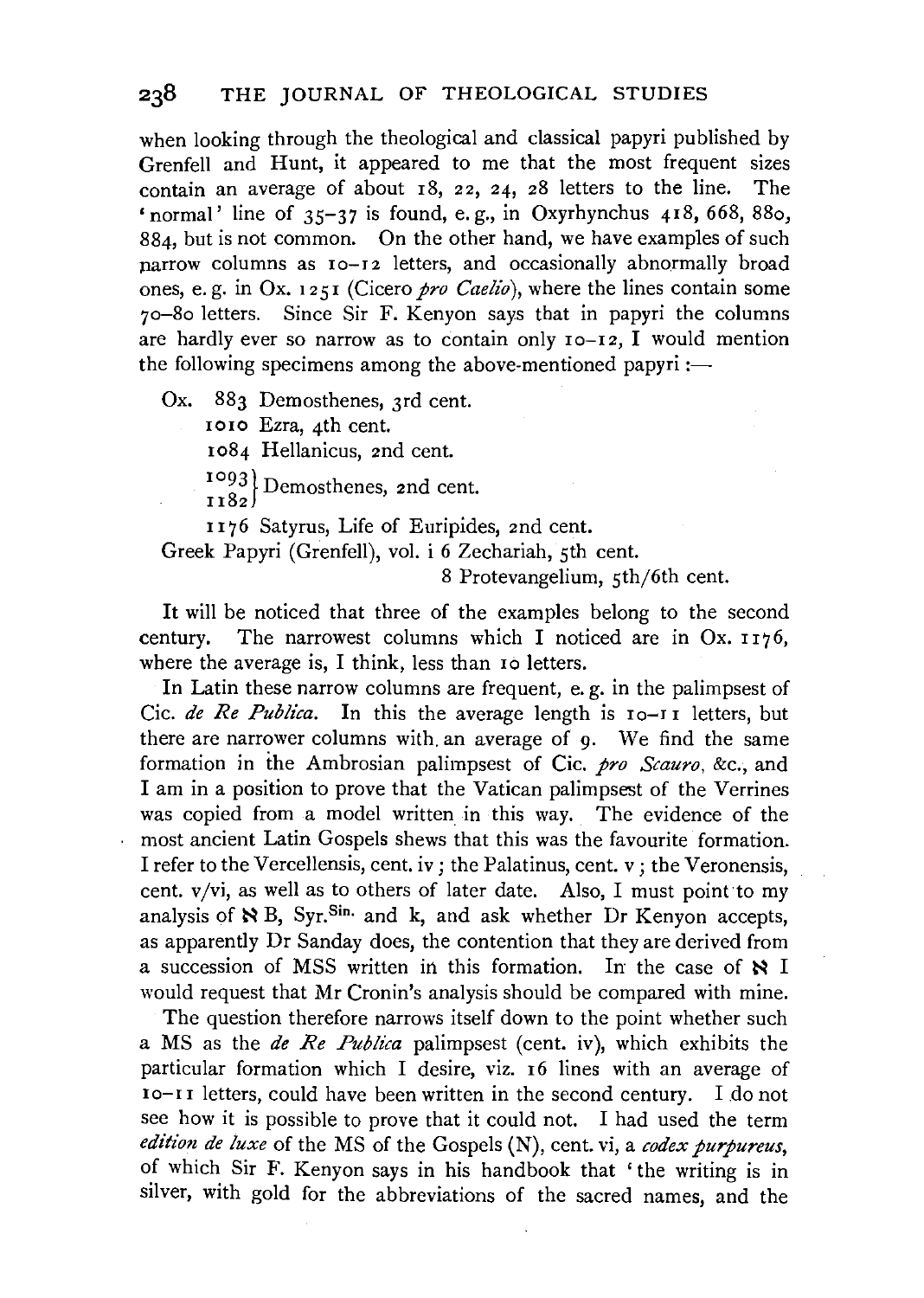letters are unusually large', and on this account hesitated to compare it with any supposed archetype. Sir F. Kenyon transfers the description to the palimpsest of the *de Re Publica,* which I supposed to be written in the ordinary style of the period, and not to be an *edition de luxe.* At any rate it is not written on purple parchment or in letters of silver and gold.

Sir F. Kenyon also find flaws in my arithmetic. He says that of such a unit as  $10^{-12}$  any number over 40 can be a multiple. I am fully sensible of the difficulty. When treating the individual MSS I have shewn how the evidence is buttressed by constant correspondences which transcend the limits of coincidence. When putting together the variants gathered from all sources, I have drawn no conclusions, except in five cases where there was further evidence, and I have left the larger figures to speak for themselves. After they have spoken, then, if I interpret their evidence aright, a presumption arises in favour of the longer text as compared with that of  $\aleph B$ , but the individual cases must necessarily remain a matter of doubt.

In the same way he attacks some larger numbers which I give when discussing Spitta's theory about dislocations in St John's Gospel. I hold no brief on behalf of this theory. It was first mentioned to me after my own work was completed, and I speak of it in a very tentative way, saying that 'I do not profess to have sounded the question to its depths' (p. 7o). Here there are four figures concerned, viz. 167 (ch. v 4), 997 (ch. vii 1-14), 4372 (ch. vii 15-24, and v), and 5540 (ch. vi). I point out that  $166 \times 6 = 996$ ,  $168 \times 26 = 4368$ ,  $168 \times 33 = 5544$ . Sir .F. Kenyon remarks that the figure 33 is not an even number, and implies a dislocation of  $16\frac{1}{2}$  folios. This is a sound argument, and, whether the unit be a page or a column, which I leave undecided, the difficulty remains, and has to be set against the coincidences which I mention. He suggests that I should make it  $163 \times 34$ , and then remarks that with so fluctuating a base as a unit of  $160 - 168$  any figure higher than 3200 can be shewn to be a product of some such combination. It is undoubtedly true that  $160-168 \times 21 = 3360-3528$  and  $160 - 168 \times 22 = 3520 - 3696$ , but I must, very gently, point out that in the two large numbers I have allowed myself no such liberty, but have employed the same unit, viz. 168, with the result that in each case the multiple is exact except for four letters. His criticism, therefore, is directed upon a position which he invites me to take, not one which I occupied.

There is another point in which  $I$  seem not to have made my meaning clear. Sir F. Kenyon, after speaking of the archetype which I suggest, says that I attempt to 'account for the majority of the phenomena which differentiate the Neutral Text from the Western by the omission of whole lines, pages and leaves of *such a MS'.* What